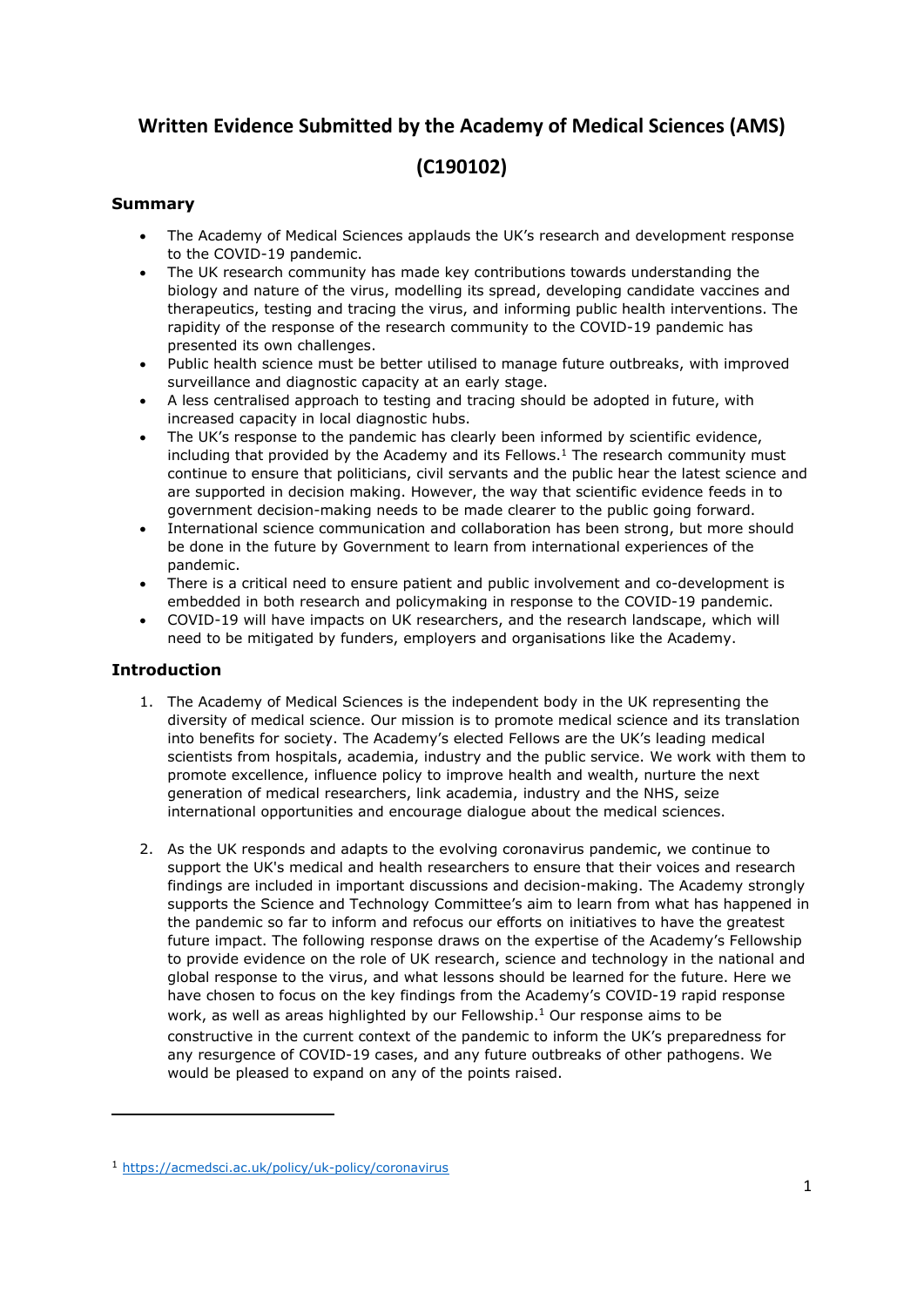# **The role of research and development in understanding and responding to the virus**

- 3. The Academy has been impressed with the important contributions from research and development in the UK's response to the pandemic. The scientific community has responded rapidly to focus on this problem in a short time scale, with a real sense of collegiality and collaboration, and many research groups applying their expertise to the COVID-19 response.
- 4. Some areas that the Academy views as key contributions are highlighted below, along with several important lessons to learn for the future.

# **Biology and nature of the virus**

5. The Academy has been impressed by the swift SARS-CoV-2 viral sequencing release and genomic analysis, which has facilitated follow-up and action by the UK scientific community.<sup>2</sup> With over 38,000 viruses sequenced, the establishment of the COVID-19 Genomics UK (COG-UK) Consortium has provided a valuable interface for the NHS and UK Government to support public health decisions.<sup>3</sup> However, as a new virus with a range of presentation and severity, SARS-CoV-2 is unusual and there is much yet to understand. The degree to which immunity is conferred by past infection, and the mutation potential of the virus are not yet clear.<sup>4</sup> A better understanding of the impact of protective or harmful interactions between SARS-CoV-2 and other infections will also be important in responding to any winter resurgence of COVID-19 infection.

### **Modelling**

- <span id="page-1-0"></span>6. Major contributions have been made by the UK scientific community in terms of modelling the spread of the virus, although the disparities between different modelling approaches highlight the difficulties in forecasting new and emerging diseases with limited or unclear data.
- 7. In future, it will be important for Government to clearly communicate the links between modelling and the mitigation strategies it has adopted to the public. It may be useful to clarify that multiple models may be developed in parallel by different research groups, and that there will be different underlying assumptions and uncertainties to encompass the range of possible scenarios. This may aid the understanding of why events can divert from a particular model, and retain public understanding and trust in the use of complex modelling in policymaking.

### **Public health science**

- 8. The UK is a world leader in public health research.<sup>5</sup> However, public health science has been underutilised in the UK response to the COVID-19 pandemic, and better alignment between public health and clinical practice is urgently needed.<sup>6</sup>
- 9. In future, the UK will need better characterisation of epidemics in time, place and person. This will need to include better surveillance and capacity to identify outbreaks at an early stage. This may help to avoid public health errors such as discharging infected individuals into society and care homes. The Academy's 'Preparing for a challenging winter 2020/21'

<sup>2</sup> <https://www.sheffield.ac.uk/news/nr/sheffield-sequence-1000-coronavirus-genomes-1.888702>

<sup>3</sup> <https://www.cogconsortium.uk/>

<sup>4</sup> Academy of Medical Sciences (2020). *Preparing for a challenging winter 2020/21.* [https://acmedsci.ac.uk/file](https://acmedsci.ac.uk/file-download/51353957)[download/51353957](https://acmedsci.ac.uk/file-download/51353957)

<sup>5</sup> Research Excellence Framework 2014 (2015). *Overview report by main panel A and sub-panels 1 to 6.*

<http://www.ref.ac.uk/media/ref/content/expanel/member/Main%20Panel%20A%20overview%20report.pdf> <sup>6</sup> Academy of Medical Sciences (2016). *Improving the health of the public by 2040*. [https://acmedsci.ac.uk/file](https://acmedsci.ac.uk/file-download/41399-5807581429f81.pdf)[download/41399-5807581429f81.pdf](https://acmedsci.ac.uk/file-download/41399-5807581429f81.pdf)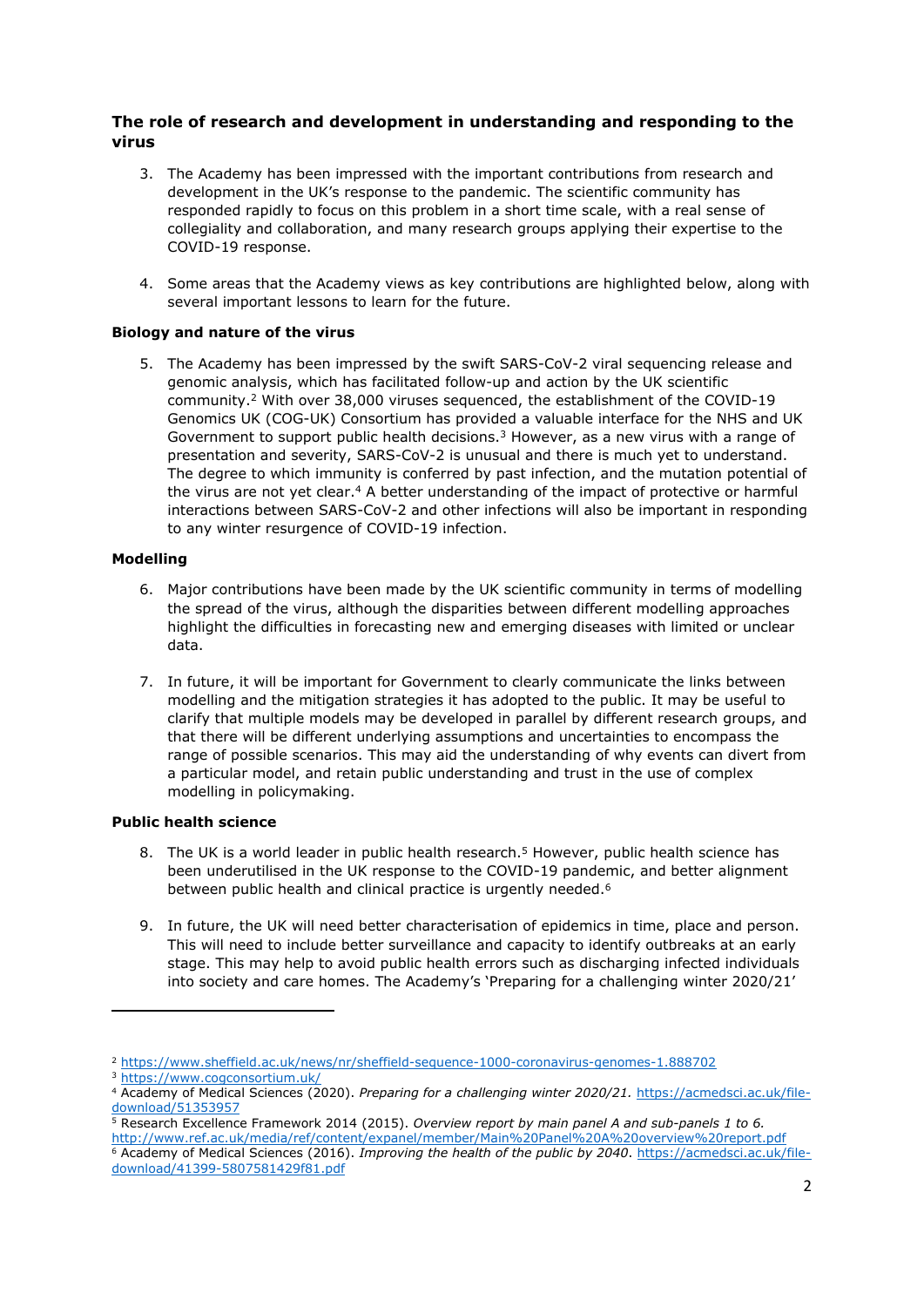report highlights specific measures to improve public health surveillance for COVID-19, influenza and other winter diseases. $4$  The report emphasises the need to prioritise systemwide infection prevention and control measures across the health and care systems to minimise the spread of infection and nosocomial transmission. In the UK, the public health field continues to receive relatively little investment compared with the biomedical sciences. Public health issues experienced in the COVID-19 pandemic may partly be reflected by recent disinvestment in public health surveillance (The King's Fund and the Health Foundation estimate that public health funding per capita has been cut by 25% from the 2015/16 level in real-terms)<sup>7</sup> and the relocation of public health services and prevention from the NHS to local authorities as a result of the 2012 Health and Social Care Act.<sup>8</sup>

10. Behavioural science will continue to be vital to manage the spread of the virus and the implementation of new behavioural and social interventions. Public health messaging needs to be underpinned by behavioural health science and informed by public engagement for it to be effective, and to avoid unintended consequences such as heightened distress.<sup>9</sup>

### **Test and trace**

- <span id="page-2-0"></span>11. A centralised approach was taken to testing with the rapid establishment of the UK Lighthouse Labs Network, which enabled a dramatic increase the number of daily COVID-19 tests.<sup>10</sup> A skilled workforce from across the scientific community with the expertise and experience needed to carry out COVID-19 testing and the provision of PCR machines by universities made this mobilisation of testing capability and capacity possible.
- 12. However, there is strong support for a less centralised approach to testing and tracing using local centres of expertise will be vital to ensure large scale, nationwide rapid and efficient diagnoses in future. As testing capacity is expanded to cope with increasing demands this winter, a less centralised approach to testing will allow for more localised interventions in response to local outbreaks, and help to mitigate the impacts of adverse weather conditions on the logistics of transporting samples.<sup>[4](#page-1-0)</sup>
- 13. In future, testing capacity will need to be made available earlier in the course of the outbreak, and the UK should increase its diagnostic capability going forward. There is great interest from the diagnostic industry in this area, and in future it will be important to consider how they can better liaise with and support academia and the NHS.

### **Vaccine and drug development**

14. The UK's outstanding life sciences sector will enable it to make a valuable contribution to the global research effort to tackle the COVID-19 pandemic through vaccine development, drug discovery research and alignment with clinical programmes. Considerable progress has been made at good speed, with over 140 candidate vaccines being developed globally, and UK candidates already in clinical trials which could be internationally leading.<sup>11</sup> In addition significant progress has been made on the application of Artificial Intelligence to identify candidate vaccines.<sup>12</sup>

<sup>7</sup> [https://www.health.org.uk/news-and-comment/news/urgent-call-for-1-billion-a-year-to-reverse-cuts-to](https://www.health.org.uk/news-and-comment/news/urgent-call-for-1-billion-a-year-to-reverse-cuts-to-public-health-grant)[public-health-grant](https://www.health.org.uk/news-and-comment/news/urgent-call-for-1-billion-a-year-to-reverse-cuts-to-public-health-grant)

<sup>8</sup> <https://www.legislation.gov.uk/ukpga/2012/7/contents/enacted>

<sup>9</sup> Holmes EA, et al. (2020). Multidisciplinary research priorities for the COVID-19 pandemic: a call for action for mental health science. The Lancet Psychiatry **7(6)**, 547-560.

<sup>10</sup> <https://www.lighthouselabs.org.uk/>

<sup>11</sup> <https://www.who.int/publications/m/item/draft-landscape-of-covid-19-candidate-vaccines>

<sup>&</sup>lt;sup>12</sup> Vaishya R, et al. (2020). Artificial Intelligence (AI) applications for COVID-19 pandemic. Diabetes & Metabolic Syndrome: Clinical Research & Reviews **14 (4)**, 337-339.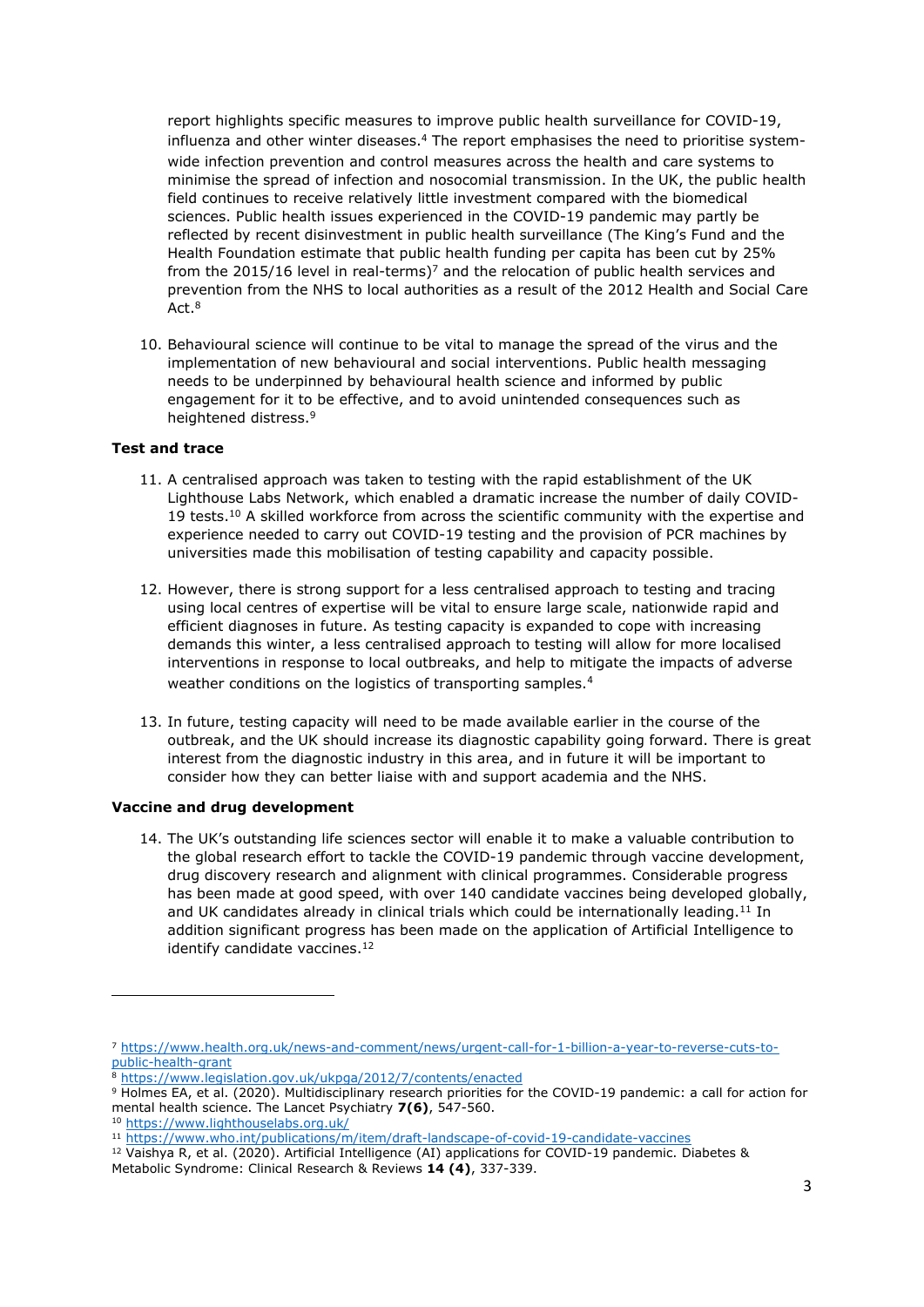15. In terms of treatments, the RECOVERY trial has also been highlighted as a valuable contribution to the identification of treatments which benefit COVID-19 patients.<sup>13</sup> A particular success has been the rapid demonstration from an initial large-scale randomised clinical trial that dexamethasone can reduce mortality in patients who are critically ill with COVID-19.<sup>14</sup> The work of the Medicines and Healthcare products Regulatory Agency (MHRA) and HRA to support and authorise the development of vaccines, and the initiation of clinical trials to find new medicines is welcome.<sup>15</sup>

### **Rapid response**

- 16. Overall, whilst the Academy has been impressed with the speed of the scientific community's rapid response to the pandemic, there are certain challenges worth highlighting.
- 17. In places, the pivoting of research priorities to COVID-19 has been seen as counterproductive where it has been at the expense of other important research with health and wealth benefits.
- 18. Many rapid response funding calls have prioritised short-term proposals that contribute to the urgent phase of the pandemic, with impacts within 12-18 months. This had made it challenging for researchers to obtain funding for studies to investigate the longer-term impacts of the pandemic, which still need to be initiated and gathering data in the early phases of the pandemic.
- 19. Another limitation raised by Fellows is that there is currently an abundance of pre-print scientific papers which are not peer reviewed, making it difficult to rapidly identify the most rigorous and pertinent studies. However, it is acknowledged that this is balanced by the need to share research findings and data quickly, and the Academy has been impressed by the effort of journals to ensure that research related to COVID-19 is reviewed and published as quickly as possible.<sup>16</sup>
- 20. The community's rapid response to COVID-19 has also presented challenges to ensuring that patient and public involvement (PPI) is embedded in the research response (discussed further below).

# **The role of research and development in advising decision making**

- 21. There has never been a more important time for science to inform policymaking, and the Academy has been pleased to see the UK's response has clearly been informed by scientific experts. The research community must continue to ensure that politicians, civil servants, the public, patients and carers hear the latest science, and are supported in decision making where needed. Equally, scientists should be supported where they may face reputational risks or public and professional criticism. It should be the role of the Academy and the scientific community to, where possible, provide the most useful analysis and insight possible through the pandemic and in its aftermath. There are several lessons to be learned from the COVID-19 pandemic about how this relationship can be improved going forward, and in future outbreaks.
- 22. Some Fellows have raised concerns that the scientific advice sought was not broad-based enough and did not capture all the specific expertise required in a complex fast moving pandemic situation. It has also been suggested that more could be done in future to engage front line healthcare staff who are delivering relevant components of the health

<sup>13</sup> <https://www.recoverytrial.net/>

<sup>14</sup> [https://www.ox.ac.uk/news/2020-06-16-dexamethasone-reduces-death-hospitalised-patients-severe](https://www.ox.ac.uk/news/2020-06-16-dexamethasone-reduces-death-hospitalised-patients-severe-respiratory-complications)[respiratory-complications](https://www.ox.ac.uk/news/2020-06-16-dexamethasone-reduces-death-hospitalised-patients-severe-respiratory-complications)

<sup>15</sup> <https://www.gov.uk/government/collections/mhra-guidance-on-coronavirus-covid-19>

<sup>16</sup> <https://royalsociety.org/blog/2020/05/covid-19-rapid-review-update>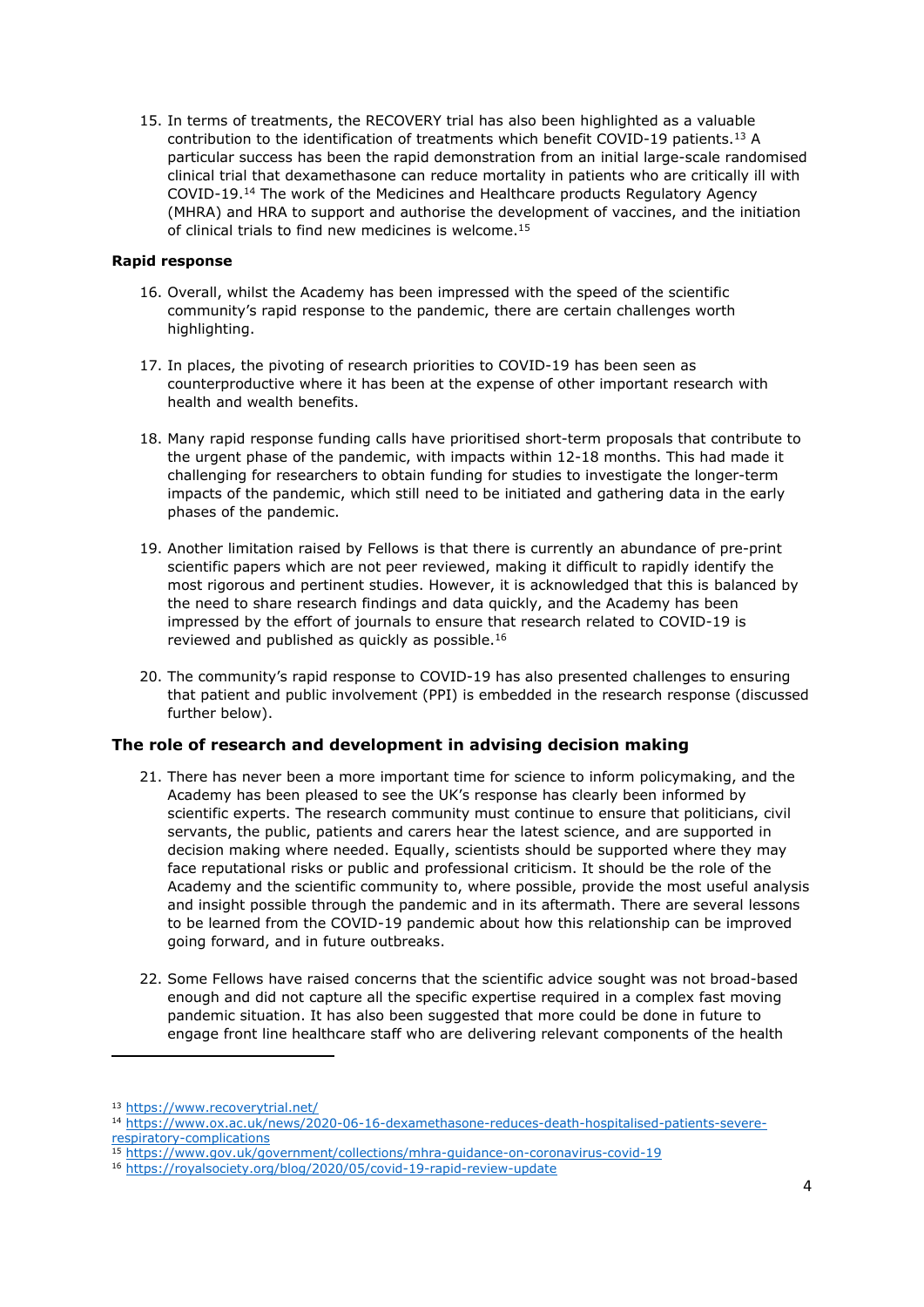service, as well as patients and carers, in deciding and formulating policy. The Academy is pleased that the government has committed to conduct an independent review of the COVID-19 pandemic response, and hopes this will feature an examination of the way that scientific evidence was gathered and utilised.<sup>17</sup>

- 23. Retaining public trust in science in the way that scientific evidence feeds in to policymaking is essential. This relies on communicating evidence with the public, and presenting science which is:
- Accessible and relatable
- Transparent and trustworthy
- Considered in its scientific and social context

### **Accessible and relatable**

- 24. It is important to make the research findings and advice given to policy makers by the scientific community accessible to the public. This allows society to decide for itself if Government is following scientific advice. To this end, all of the reports that the Academy has produced to inform policy makers through the pandemic have been published on our website, and we have ensured that they sit alongside plain English, accessible summaries. The Academy has appreciated the efforts of the Chief Medical Officer and Government Chief Scientific Advisor to solicit and channel scientific advice to the government in an open and transparent way, and hopes this will have been apparent to the public.
- 25. The work of trusted traditional and digital media sources has been essential in enabling public access to accurate, evidence-based scientific information in a measured way throughout the pandemic. The work of the Science Media Centre has been vital in ensuring journalist have access to credible experts.<sup>18</sup> The public dialogue work which informed the Academy's 'Preparing for a challenging winter 2020/21' report highlighted the importance of such media sources in the uniquely fragmented information landscape of the COVID-19 pandemic, with relatively few trusted and high-attention sources.<sup>19</sup>

### **Transparent and trustworthy**

- <span id="page-4-0"></span>26. The role of science in decision making has not always been clear during this pandemic, and some members of the public have associated leading scientists with politicians.<sup>[19](#page-4-0)</sup> In future there needs to be more transparency about how science advice reaches decision makers and what evidence is being utilised, as well as greater clarity around the strengths and limitations of research findings. How economic considerations or societal values are considered alongside the scientific evidence to inform decisions should be made clear (e.g. keeping the transmission rate of the virus low balanced against the risks of keeping children out of school, closing cancer clinics or widespread unemployment). Not doing this may put at risk the high level of public compliance with guidelines seen to date.
- 27. The government should keep the public informed of scientific evidence around the likelihood of a second peak of infections in winter.<sup>[19](#page-4-0)</sup> In order to avoid causing unnecessary anxiety among a worried public, this should be framed by the steps the country is taking to prepare for this scenario.

### **Considered in its scientific and social context**

<sup>17</sup> [https://hansard.parliament.uk/Commons/2020-07-15/debates/8EB241F4-52D1-4AAD-9A64-](https://hansard.parliament.uk/Commons/2020-07-15/debates/8EB241F4-52D1-4AAD-9A64-D1D544FEE903/Engagements)

[D1D544FEE903/Engagements](https://hansard.parliament.uk/Commons/2020-07-15/debates/8EB241F4-52D1-4AAD-9A64-D1D544FEE903/Engagements)

<sup>18</sup> <https://www.sciencemediacentre.org/>

<sup>19</sup> Ipsos MORI (2020). *Covid-19 winter preparedness: An online dialogue project for the Academy of Medical Sciences.* <https://acmedsci.ac.uk/file-download/28843909>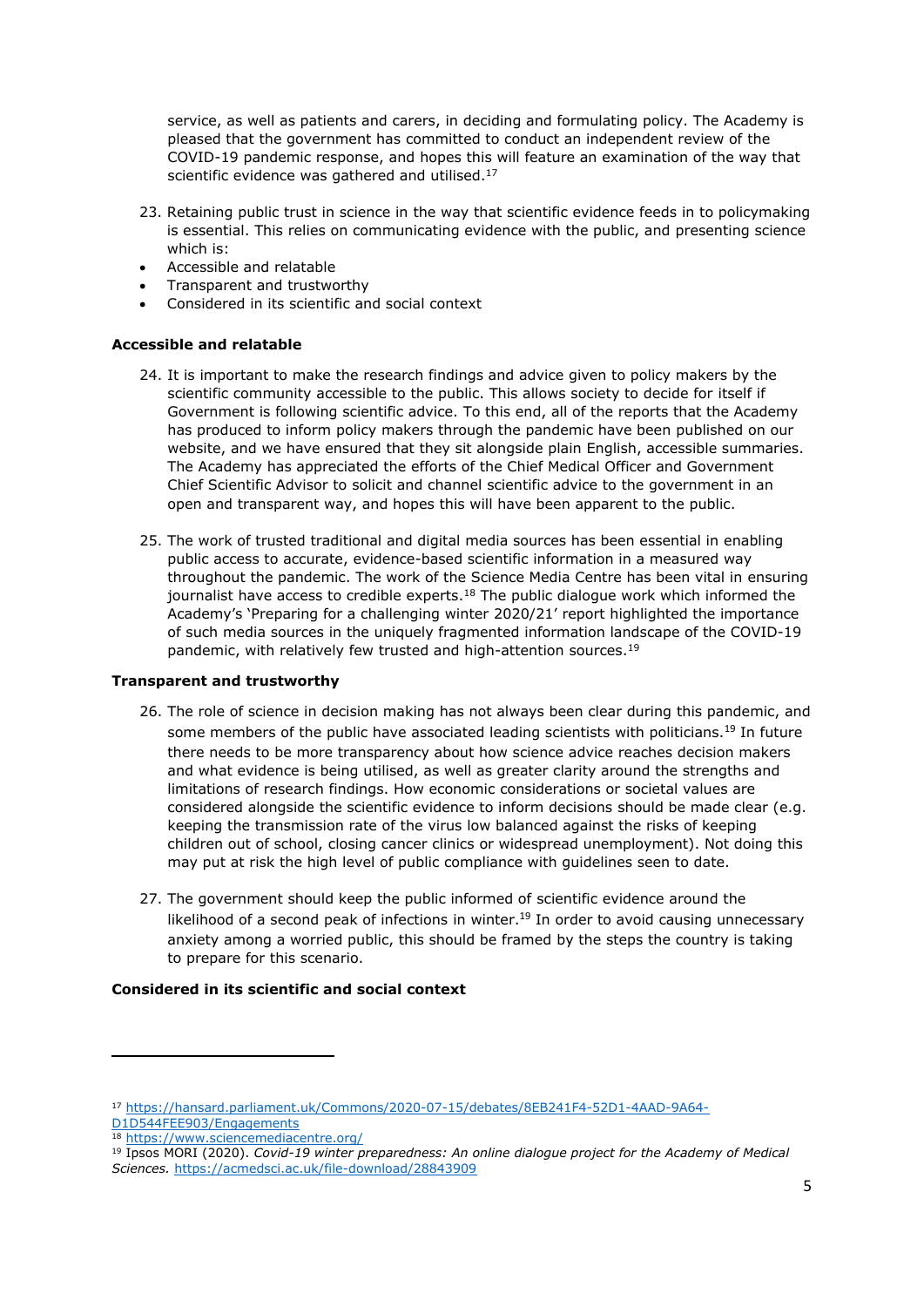28. It will be important to ensure science is not 'oversold' by the scientific community or decision makers, and that the challenges and timeframes involved in research are made clear, for example in the area of vaccine development. Scientific evidence can be confusing and conflicting, and it is debate and the interaction of conflicting views that often drives progress. Science has not been able to offer certainty and clear reassurance to the public through the course of the pandemic. We have previously stressed the importance of being transparent about the limitations and uncertainties linked to evidence about medicines – this is also true in the case of the pandemic.<sup>20</sup>

# **Communication of scientific evidence internationally**

- 29. It is essential that the UK collaborates with, and learns from, other countries around the world during the course of this pandemic, and in the future.
- 30. In June 2020, the Academy convened an international virtual workshop on the response to the current COVID-19 pandemic in collaboration with eight Academies and organisations from low- and middle- income countries (a report of the meeting will be published in due course).<sup>21</sup> This workshop focussed on encouraging the sharing of experiences, identifying key unanswered questions, and exploring how evidence has been used to guide pandemic responses. The participants identified that the establishment and maintenance of collaborations across global research networks with relevance to COVID-19 can help to address gaps in clinical evidence. The launch of the SOLIDARITY trial has demonstrated this interest for an international approach to COVID-19 research.<sup>22</sup> It was also noted that the implementation of strategies to promote international research will help to strengthen public health guidance and responses.
- 31. Some suggested that in future, the UK should further explore mechanisms to engage with the European Centre for Disease Prevention and Control. Enhancing these international connections will be especially important for the UK following its departure from the EU.
- 32. The current period of low COVID-19 transmission that the UK is experiencing is making it difficult to determine the efficacy of trial vaccines due to the low chances of volunteers coming into contact with infected people. International collaborations will be essential here to support data sharing and facilitate the continuation of research.<sup>23</sup>

# **Patient and public involvement in research and decision making**

# **PPI in research**

- 33. There is a critical need to ensure patient and public involvement is embedded across the research environment to understand the direct and indirect impacts of COVID-19 on health.
- 34. Prior to the pandemic, much progress was being made in the UK to incorporate patient and public involvement (PPI) into biomedical and health research, with initiatives developing tools and resources to support PPI, and promote and share best practice.<sup>24,25,26,27,28</sup> The

<sup>20</sup> Academy of Medical Sciences (2020). *Enhancing the use of scientific evidence to judge the potential benefits and harms of medicines.* <https://acmedsci.ac.uk/file-download/44970096>

<sup>21</sup> [https://acmedsci.ac.uk/policy/policy-projects/addressing-the-challenge-of-the-covid-19-pandemic-in-low](https://acmedsci.ac.uk/policy/policy-projects/addressing-the-challenge-of-the-covid-19-pandemic-in-low-and-middle-income-countries)[and-middle-income-countries](https://acmedsci.ac.uk/policy/policy-projects/addressing-the-challenge-of-the-covid-19-pandemic-in-low-and-middle-income-countries)

<sup>22</sup> [https://www.who.int/emergencies/diseases/novel-coronavirus-2019/global-research-on-novel-coronavirus-](https://www.who.int/emergencies/diseases/novel-coronavirus-2019/global-research-on-novel-coronavirus-2019-ncov/solidarity-clinical-trial-for-covid-19-treatments)[2019-ncov/solidarity-clinical-trial-for-covid-19-treatments](https://www.who.int/emergencies/diseases/novel-coronavirus-2019/global-research-on-novel-coronavirus-2019-ncov/solidarity-clinical-trial-for-covid-19-treatments)

<sup>23</sup> <https://www.bmj.com/content/369/bmj.m2612>

<sup>24</sup> <https://www.hra.nhs.uk/planning-and-improving-research/best-practice/public-involvement/>

<sup>25</sup> [https://www.gov.uk/government/consultations/how-should-we-engage-and-involve-patients-and-the-public](https://www.gov.uk/government/consultations/how-should-we-engage-and-involve-patients-and-the-public-in-our-work)[in-our-work](https://www.gov.uk/government/consultations/how-should-we-engage-and-involve-patients-and-the-public-in-our-work)

<sup>26</sup> <https://www.amrc.org.uk/Pages/Category/partnering-for-patients>

<sup>27</sup> <https://sites.google.com/nihr.ac.uk/pi-standards/home>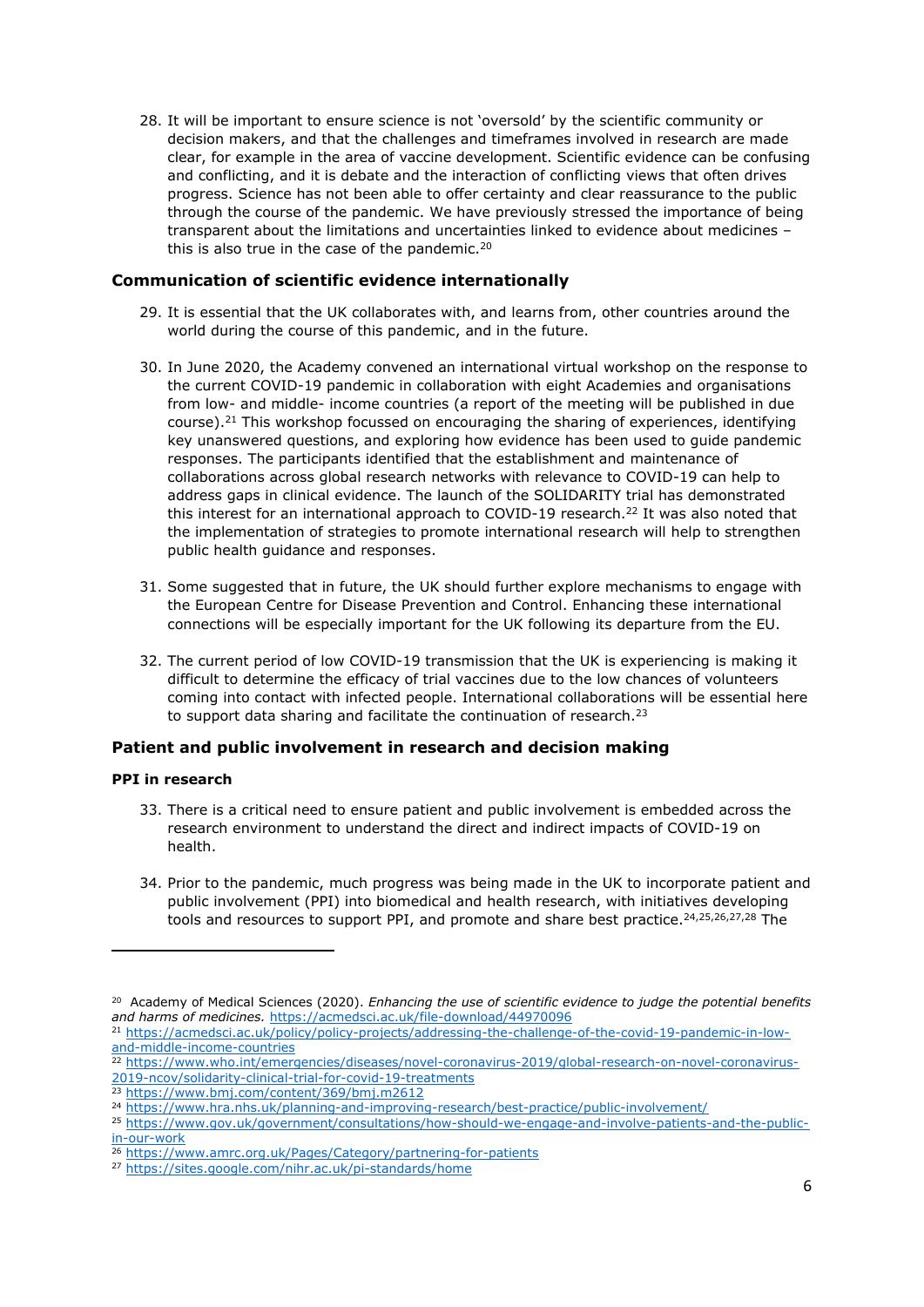Academy has been pleased with the Health Research Authority's (HRA) efforts to promote PPI in COVID-19 research to applicants of their fast track approval process, by offering to establish connections between researchers and public involvement groups, networks, and individuals.<sup>29</sup> However, despite such initiatives, PPI was lacking from COVID-19 research efforts in April 2020 (this was subsequently discussed in our May workshop on PPI, discussed below), with the HRA estimating in April 2020 that only 20% of COVID-19 research applications that it reviewed included PPI in their research plans (compared to 80% of applications prior to the pandemic).<sup>30</sup> The ongoing COVID-19 pandemic has highlighted that there is much to do in future research to embed and scale the role of patient, carer and public partners.

- 35. Public awareness of science and research has been high during the pandemic, and this appetite for engaging with and contributing to the scientific effort against COVID-19 should be harnessed by the research community. This is especially true for initiatives such as test and trace, which have significant trust and privacy concerns, and the success of which is dependent on the cooperation and support of the public. PPI needs to be an integral part of all Government initiatives related to the pandemic and central decisions should be informed by robust PPI.
- 36. On 19 May 2020 the Academy held a virtual FORUM workshop in partnership with the Association of the British Pharmaceutical Industry, the Association of Medical Research Charities and the National Institute for Health Research (NIHR), to explore what can be learnt from the COVID-19 pandemic on system-wide implementation of patient and public involvement in life science research (a report of the meeting will be published in due course).<sup>31</sup> Participants emphasised the immediate needs for public involvement throughout the pandemic, and outlined the ways to ensure these opportunities are seized.

#### **Public dialogue and engagement in policy making**

- 37. Public dialogue is essential in using research to make decisions. In the COVID-19 pandemic, decision making should involve the perspectives of the public, patients, carers and those shielding.
- 38. The Academy's rapid response project on 'Preparing for a challenging winter' was informed by online workshops with the general public.<sup>[19](#page-4-0)</sup> A patient and carers reference group was integral to the project and two of its members sat on the expert group that developed the final report. The reference group published a 'People's perspective' report, written by patients and carers that calls for actions to be developed through engagement with patients, carers and the public to ensure services, guidelines and communications work for people.<sup>32</sup> The final report of this project emphasised that involvement of patients and communities leads to better research and subsequent decision making. PPI in research and decision making needs to include underrepresented voices, and the voices of those who may be disproportionally affected. Our public workshops included people who had been advised to 'shield' and those from black, Asian and minority ethnic backgrounds to understand how they think and feel about the problems expected this winter.<sup>[19](#page-4-0)</sup>
- 39. In order to inform the Academy's work on mental health and neuroscience research priorities in response to the COVID-19 outbreak (discussed further below), an online survey which was promoted to MQ's supporter network, collected data on people's two

<sup>28</sup> <https://www.cancerresearchuk.org/funding-for-researchers/patient-involvement-toolkit-for-researchers>

<sup>29</sup> <https://www.hra.nhs.uk/planning-and-improving-research/best-practice/public-involvement/>

<sup>30</sup> [https://www.hra.nhs.uk/about-us/news-updates/involving-public-covid-19-research-guest-blog-bec-hanley](https://www.hra.nhs.uk/about-us/news-updates/involving-public-covid-19-research-guest-blog-bec-hanley-and-maryrose-tarpey/)[and-maryrose-tarpey/](https://www.hra.nhs.uk/about-us/news-updates/involving-public-covid-19-research-guest-blog-bec-hanley-and-maryrose-tarpey/)

<sup>31</sup> <https://acmedsci.ac.uk/more/events/patient-and-public-involvement-covid-19>

<sup>32</sup> Academy of Medical Sciences (2020). *People's Perspective: Preparing for a challenging winter 2020/21.*  <https://acmedsci.ac.uk/file-download/39133546>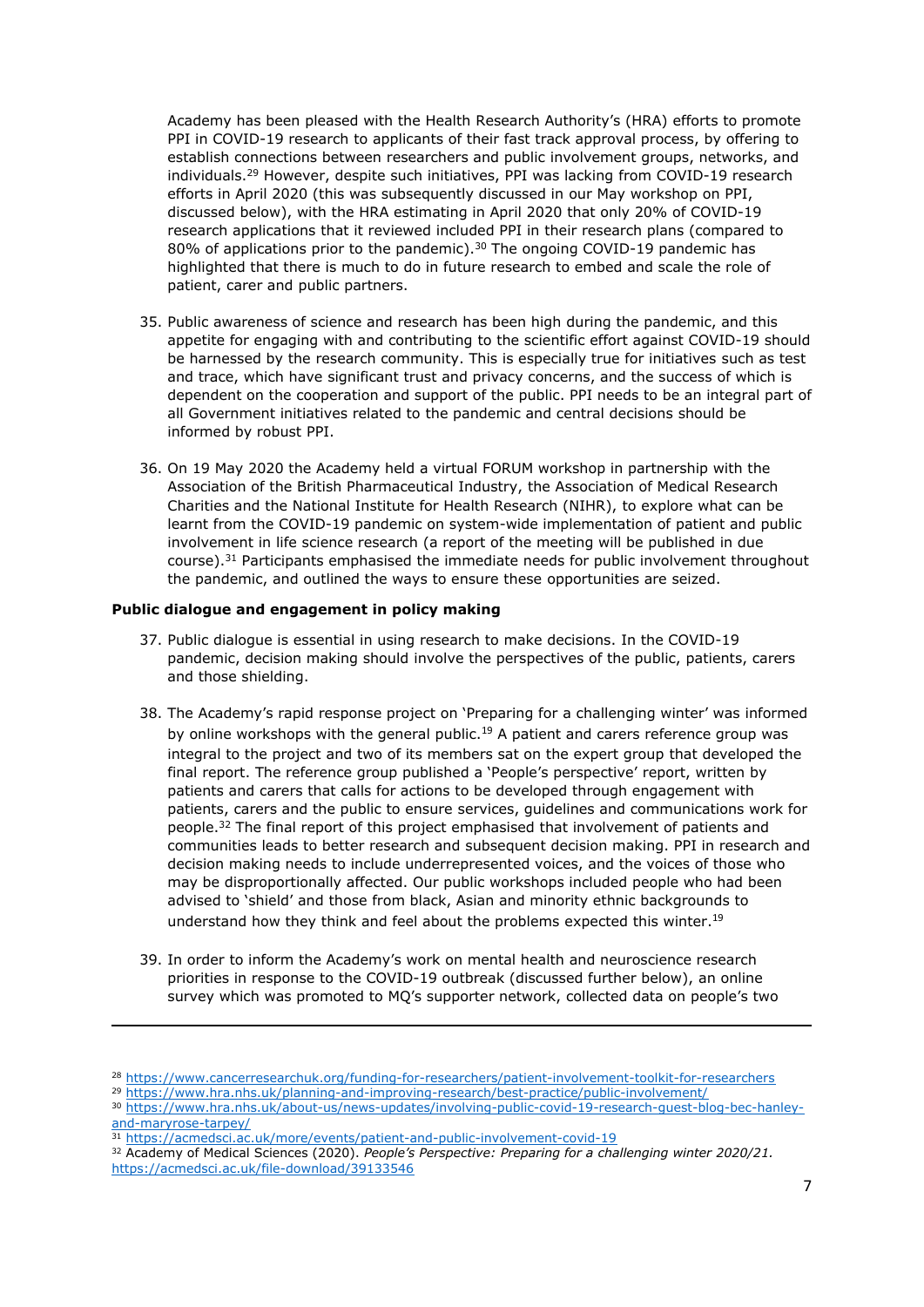biggest concerns about the mental health and wellbeing implications of the COVID-19 pandemic, as well as coping strategies.<sup>33</sup>

40. The Academy has also been working with Vocal at Manchester University NHS Foundation Trust and Wowbagger Productions to create a comic called 'Planet Divoc-91' to help young adults (16-25 year olds) better understand the coronavirus pandemic through an engaging story. This project was a coproduced with a group of young adults, and has facilitated engagements between them and scientific experts involved in the COVID-19 response.<sup>343536</sup>

### **Key findings from the Academy's rapid response work**

41. The Academy has focused its attention on areas where we saw gaps in the evidence being collated or presented.

### **Immunology**

- 42. The UK is at the forefront of immunological research globally and is contributing at the highest level to tackling the pandemic. Despite this, some Academy Fellows have raised concerns around the representation of immunology expertise in the scientific advice to government over the course of the pandemic.
- 43. In February 2020, The Academy and the British Society for Immunology rapidly convened an expert group to collate what is currently known about the immunology of COVID-19 and develop a set of research priorities for immunology research. The expert advisory group published their outputs in May 2020 where they identified 13 priority areas where immunology research could deliver significant public health impacts.<sup>37</sup> This was done with a view to enhancing collaboration within the immunological research community, and to galvanise researchers around some targeted outcomes to strengthen grant applications to rapid response funding calls. The expert group noted the advantage of having platforms already funded and able to start research immediately, such as the International Severe Acute Respiratory and emerging Infection Consortium (ISARIC), and being able to mobilise existing research networks. They suggested that funding between pandemics would allow for greater preparedness for future pandemics.<sup>38</sup>

### **Preclinical drug discovery**

44. There are currently several issues which need to be addressed for the sector to accelerate progress around the development of new therapeutics further, and the Academy has focussed specifically on preclinical drug discovery. The majority of effort so far has been on vaccines and repurposing existing therapeutics due to the urgent need to identify effective treatments. There is a need for a pipeline of potential novel drugs, should vaccines or drug repurposing not be as effective as hoped and a suite of therapies are needed to control COVID-19 in the long-term. Issues of pre-publication, confidentiality and intellectual property can mean that researchers are often unaware of others working in similar preclinical spaces – therefore missing opportunities for collaboration and knowledge sharing. Competition between studies is also posing challenges to clinical trial recruitment. The rapid drop in patients being admitted to hospitals with COVID-19 means that there are fewer patients to participate, leading to recruitment issues in large phase 3 trials. Furthermore, many researchers who do not traditionally work on coronaviruses or viral

<sup>33</sup> MQ: Transforming Mental Health and the Academy of Medical Sciences (2020). *Survey results: Understanding people's concerns about the mental health impacts of the COVID-19 pandemic.* <https://acmedsci.ac.uk/file-download/99436893>

<sup>34</sup> <https://www.wearevocal.org/>

<sup>35</sup> <https://www.wowbaggerproductions.co.uk/>

<sup>36</sup> [https://www.webtoons.com/en/challenge/planet-divoc-91/list?title\\_no=462975&page=1](https://www.webtoons.com/en/challenge/planet-divoc-91/list?title_no=462975&page=1)

<sup>37</sup> Academy of Medical Sciences (2020). *COVID-19 immunology research.* [https://acmedsci.ac.uk/file](https://acmedsci.ac.uk/file-download/24858714)[download/24858714](https://acmedsci.ac.uk/file-download/24858714)

<sup>38</sup> <https://isaric.tghn.org/>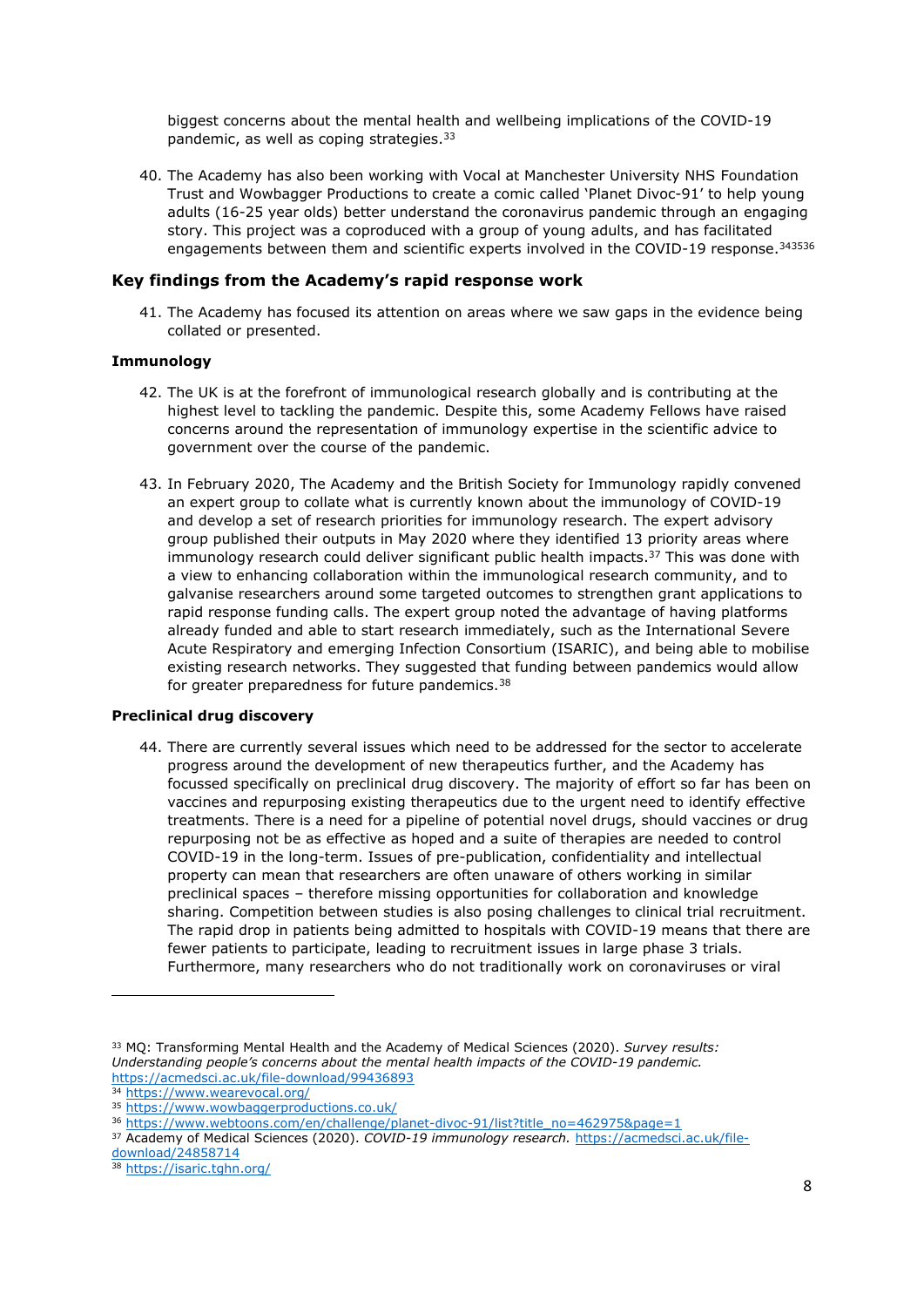drug development are currently repurposing their skills and expertise to work on COVID-19, but may need additional support from the wider research community.

45. To help address these issues, the Academy is currently undertaking a project to map the landscape of COVID-19 preclinical drug discovery and development across the UK and beyond. We have developed an online resource that will provide a comprehensive overview of preclinical research into developing novel therapeutic targets, new molecular entities and repurposing existing medicines.<sup>39</sup> This resource will enable researchers and funders to quickly identify opportunities for collaboration, avoid duplication of effort and prioritise the most promising research.

### **Mental health sciences**

- 46. The COVID-19 pandemic is having a profound effect on all aspects of society, including mental health as well as physical health. Mental health science must therefore be central to the response to the current pandemic, especially given the potential for long-term impacts on individual and population mental health.
- 47. Mental health research has not been sufficiently prioritised at the start of the pandemic, despite its potential impact. Researchers have faced challenges in obtaining mental health research funding where rapid response funding calls have prioritised short-term proposals that contribute to the urgent phase of the pandemic. Much mental health research is likely to have longer-term deliverables, but would still rely on early data collection during the pandemic. Better high level coordination between funding agencies, researchers and people with lived experience is needed to ensure mental health science research priorities are addressed swiftly, and that a firm evidence base is established for long-term studies. NIHR and UK Research and Innovation (UKRI) highlight notice to incentivise more mental health research applications was welcome.<sup>40</sup>
- 48. In April 2020, the Academy and MQ convened a multi-disciplinary expert group to define the mental health research priorities for the COVID-19 pandemic. These priorities were published in The Lancet Psychiatry paper, '*Multidisciplinary research priorities for the COVID-19 pandemic: a call for action for mental health science'.*[9](#page-2-0)
- 49. Key priorities included:
- Systematic collection of high-quality data on the mental health and psychological impacts of the COVID-19 pandemic across vulnerable groups and the whole population.
- Research into how mental health consequences for vulnerable groups can be mitigated under pandemic conditions, as well as into the impact of repeated media consumption and health messaging around COVID-19.
- Rapid discovery, evaluation and refinement of research-driven interventions to address the psychological, social and neuroscientific aspects of this pandemic.
- 50. Following this work, the Academy and MQ jointly organised two virtual workshops to take forward some of the mental health science research priorities identified. These workshops resulted in consortia bids focused on coordinating the collection of high-quality data on the mental, cognitive and neurological health impacts of COVID-19 on digital and remote mental health interventions in relation to COVID-19. 41,42

# **Winter preparedness**

<sup>39</sup> <https://covidpipeline.acmedsci.ac.uk/>

<sup>40</sup> <https://mrc.ukri.org/documents/pdf/highlight-notice-covid-19-and-mental-health/>

<sup>41</sup> Academy of Medical Sciences (2020). *Coordinating the collection of high-quality data on the mental, cognitive and neurological health impacts of COVID-19.* <https://acmedsci.ac.uk/file-download/68532659> <sup>42</sup> <https://acmedsci.ac.uk/more/events/covid19-remote-and-digital-mental-health-interventions-workshop>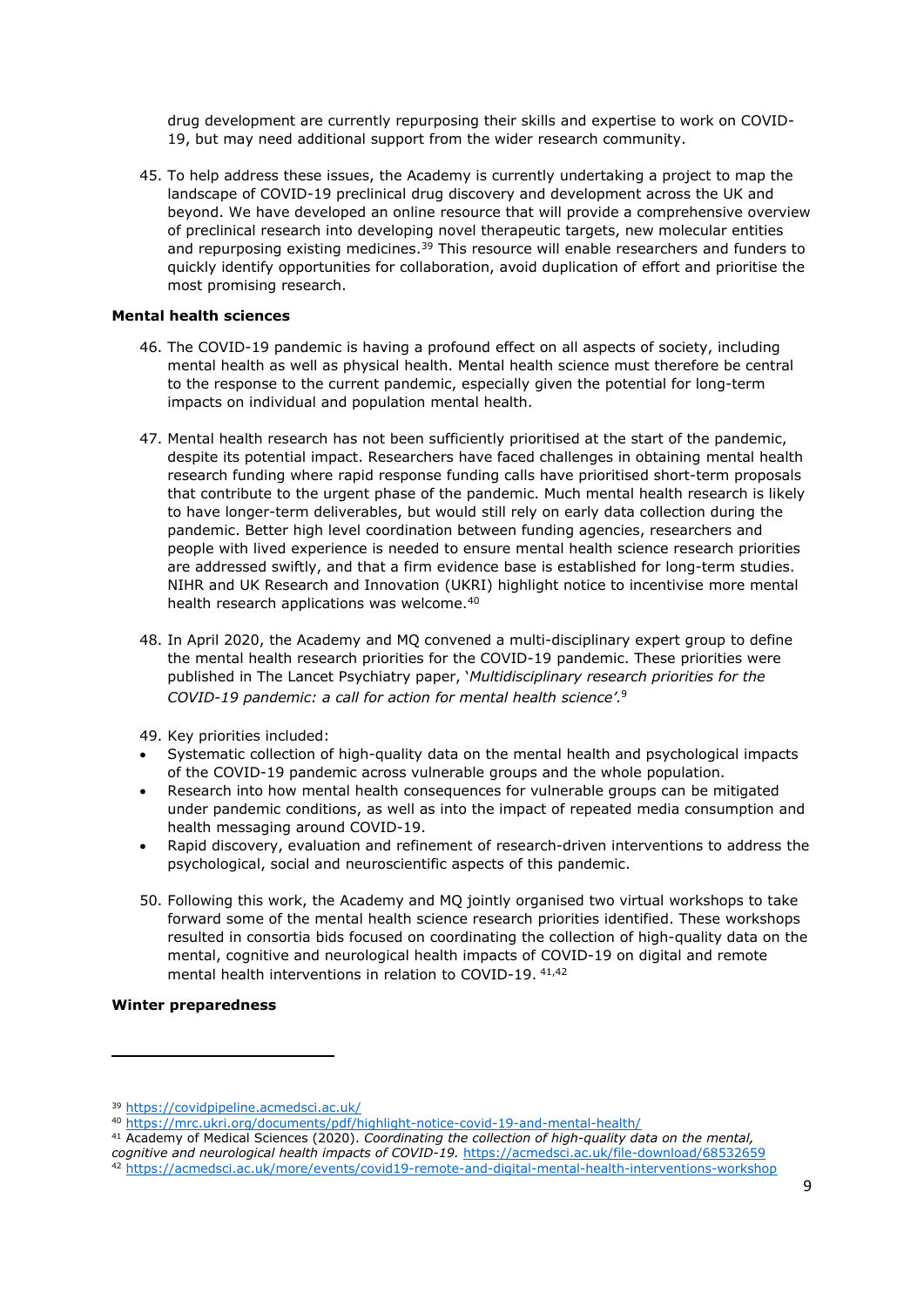- 51. The need for health and social care undergoes large seasonal fluctuations, peaking in the winter. The NHS and social care systems typically operate at maximal capacity in the winter months, with bed occupancy regularly exceeding 95% in recent years.<sup>43</sup> Four additional challenges have great potential to exacerbate winter 2020/21 pressures on the health and social care system, by increasing demand on usual care as well as limiting surge capacity:
- A large resurgence of COVID-19 nationally, with local or regional epidemics.
- Disruption of the health and social care systems due to reconfigurations to respond and reduce transmission of COVID-19. This has had knock-on effects on the ability of the NHS to deal with non-COVID-19 work.
- A backlog of non-COVID-19 care that has accumulated as routine clinical care has been suspended during the first outbreak.
- A possible influenza epidemic that will be additive to the challenges above.
- 52. At the request of the Government Office for Science, in June 2020, the Academy established an Expert Advisory Group to define our reasonable worst-case scenario for winter 2020/21 and identify actions to mitigate the impact of COVID-19 on the expected seasonal surge in healthcare demand.[4](#page-1-0) Patient and public engagement was a key feature of this project (as outlined above).
- 53. The report sets out a need for urgent preparation in July and August 2020 to mitigate the risks of a particularly challenging winter 2020/21, including: minimising community SARS-CoV-2 transmission and impact; organising health and social care settings to maximise infection control and ensure that COVID-19 and routine care can take place in parallel; improving public health surveillance for COVID-19, influenza and other winter diseases; and minimising influenza transmission and impact.
- 54. Since publication of the report, the Academy is pleased to have had the opportunity to discuss the findings with the Scientific Advisory Group for Emergencies (SAGE) and the Welsh Government's Technical Advisory Group (TAG). We have also welcomed the Prime Minister's announcement of an extra £3 billion for the NHS in England to support the NHS's preparations for a possible resurgence of COVID-19 this winter.<sup>44</sup>

# **Impact of COVID-19 on research**

# **Impact on researchers**

- 55. On 15 July, the Academy convened a workshop bringing together Fellows, funders, charities and early career researchers to consider the medium term challenges to careers and explore opportunities to embrace longer term opportunities. A report will be available in due course, however, the key concerns raised at this workshop are summarised below:
- Those at earlier stages of their careers are likely to be disproportionately affected.
- Progress on Equality, Diversity and Inclusion, research culture, research career structures, Team Science and a range of other issues may be jeopardised.
- Competition may increase due to anticipated decline in charitable research funding and increased rates of application in future years.

<sup>43</sup> The King's Fund (2020). *NHS hospital bed numbers: past, present, future*. <https://www.kingsfund.org.uk/publications/nhs-hospital-bed-numbers>

<sup>44</sup> <https://www.gov.uk/government/speeches/pm-statement-on-coronavirus-17-july-2020>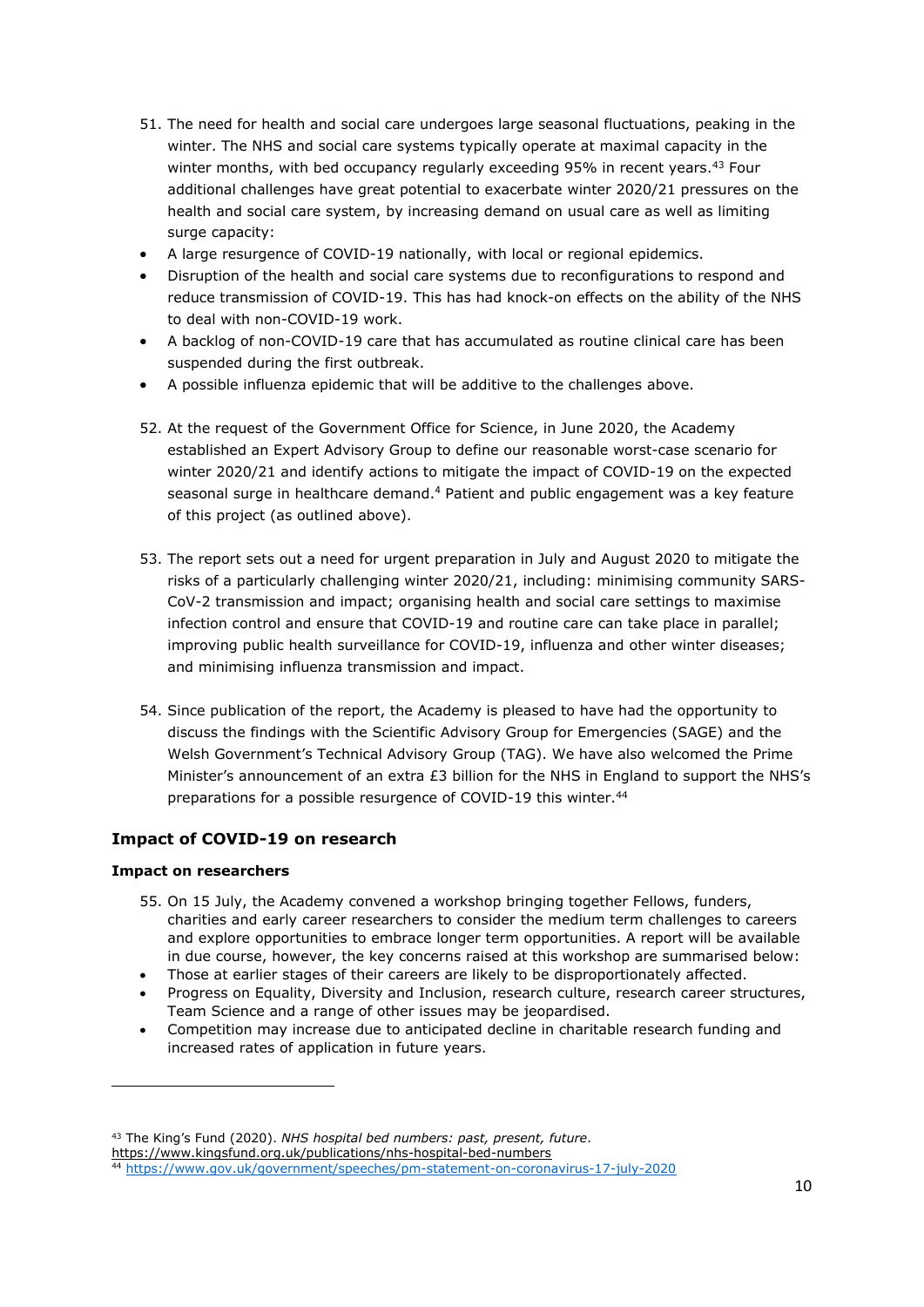- Academia and industry partnerships and joint-placements for PhD students may be threatened.
- Clinical academic trainees may face ongoing challenges as they transition back to research from frontline clinical duties.<sup>45</sup>

56. A number of possible actions to mitigate these issues were discussed, including:

- Flexibility from funders in existing processes to take account of disruption caused by COVID-19.
- Consensus and clarity in communications to provide reassurance that the issues faced by researchers are recognised
- An ongoing commitment from Higher Education Institutes (HEIs), funders, charities and industry to work in partnership.
- The importance of mentorship to help guide those groups most affected by disruption to their careers and to address the feelings of isolation and demoralisation.

# **Impact on the research landscape**

57. The pandemic has also posed enormous financial challenges for universities, and medical research charities. In combination, these impacts pose substantial risk to the research base. If not adequately addressed in the long-term, they present substantial risk to the life sciences sector.

### *Impacts on universities*

58. The severe financial impacts to UK HEIs as a result of COVID-19 pose significant challenges to the sector in maintaining research capacity, and with knock-on effects for biomedical and clinical research careers.<sup>46</sup> Immediate losses of business revenue streams such as catering, accommodation and conference fees for the remainder of the financial year are likely to be compounded by falling income from undergraduate and postgraduate international student fees, with potentially significant impacts on research activities due to cross-subsidy. Recent published analysis from the Institute for Fiscal Studies suggests that that some HEIs may be forced into insolvency by this combination of losses.<sup>47</sup>

### *Charity funded research*

- 59. Medical research charities make critical contributions to the UK's life sciences research base, with members of the Association of Medical Research Charities (AMRC) providing £14 billion in funding over the past 10 years, with over 17,000 salaries - including 1700 PhDs across universities, the NHS and other bodies in 2018.48,49 However, COVID-19 poses a threat to the viability of charity-funded research, with medical charities expecting drastic reductions in fundraising income. For example, three quarters of the AMRC members anticipate a reduction of 25% or more in fundraising income (and over a third expect a reduction of 40% or more).<sup>50</sup>
- 60. As a result, many AMRC members are scaling back on their research funding. AMRC reports two-thirds of its members are already deferring research plans, upcoming grant rounds and withdrawals of future funding. The British Heart Foundation expect to halve their research budget, in 2020/21, whilst Cancer Research UK, for example, has advised on some cuts to current research awards, and anticipates a reduction of research spend by

<sup>45</sup> <https://acmedsci.ac.uk/file-download/50182747>

<sup>46</sup> [https://universitiesuk.ac.uk/news/Documents/uuk\\_achieving-stability-higher-education-april-2020.pdf](https://universitiesuk.ac.uk/news/Documents/uuk_achieving-stability-higher-education-april-2020.pdf)

<sup>47</sup> <https://www.ifs.org.uk/publications/14919>

<sup>48</sup> <https://www.amrc.org.uk/Handlers/Download.ashx?IDMF=ad9acc0a-f186-4415-bb13-43d04ea9a6d0>

<sup>49</sup> <https://www.amrc.org.uk/Handlers/Download.ashx?IDMF=a04d5206-ac5d-4649-a115-ce6ef97fc6ec>

<sup>50</sup> <https://www.amrc.org.uk/Handlers/Download.ashx?IDMF=a04d5206-ac5d-4649-a115-ce6ef97fc6ec>